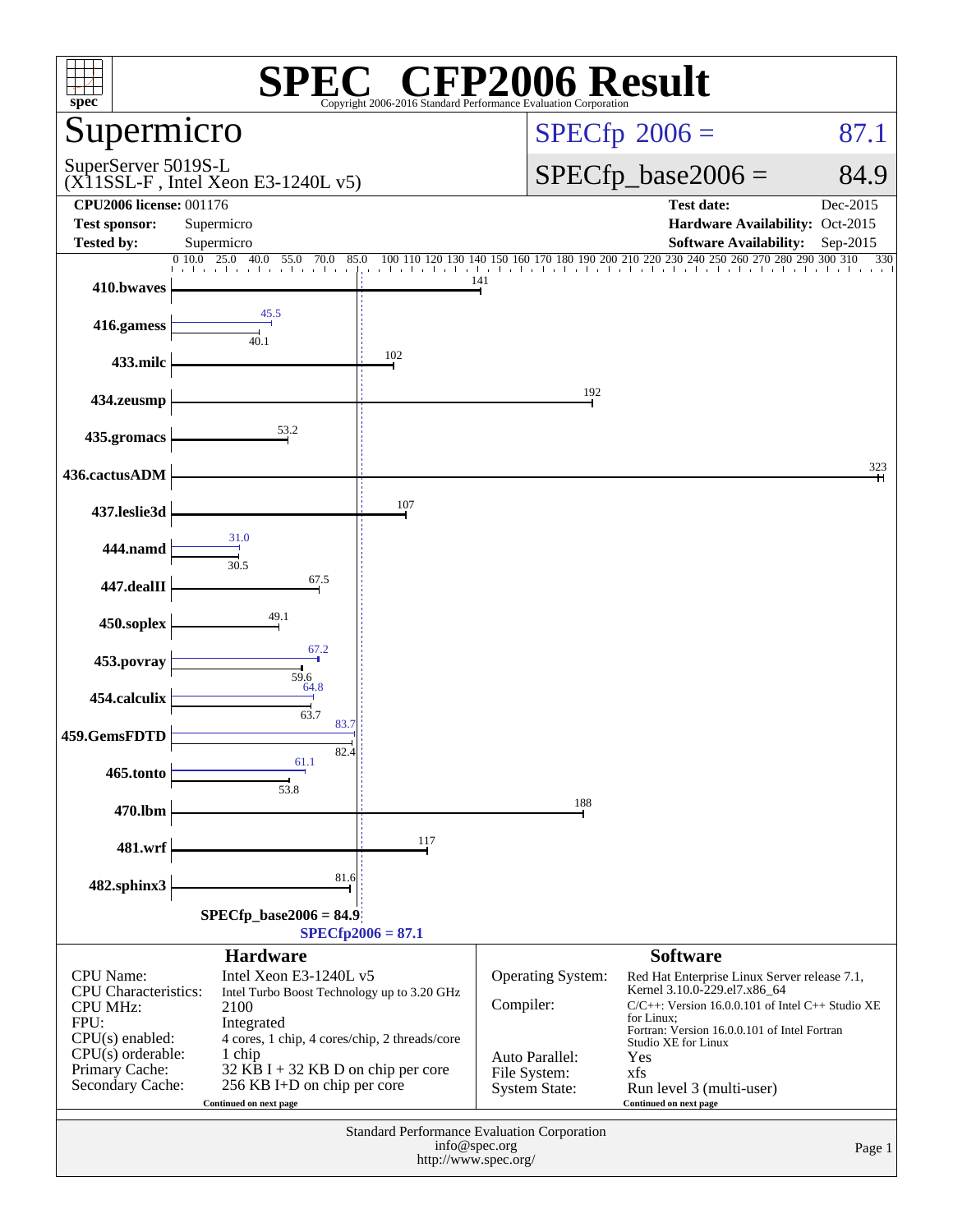

## Supermicro

#### SuperServer 5019S-L

(X11SSL-F , Intel Xeon E3-1240L v5)

#### $SPECfp2006 = 87.1$  $SPECfp2006 = 87.1$

### $SPECTp\_base2006 = 84.9$

| <b>CPU2006 license: 001176</b> |                                   |                       | <b>Test date:</b><br>Dec-2015               |  |  |  |
|--------------------------------|-----------------------------------|-----------------------|---------------------------------------------|--|--|--|
| <b>Test sponsor:</b>           | Supermicro                        |                       | Hardware Availability: Oct-2015             |  |  |  |
| <b>Tested by:</b>              | Supermicro                        |                       | <b>Software Availability:</b><br>$Sep-2015$ |  |  |  |
| L3 Cache:                      | 8 MB I+D on chip per chip         | <b>Base Pointers:</b> | $64$ -bit                                   |  |  |  |
| Other Cache:                   | None                              | Peak Pointers:        | $32/64$ -bit                                |  |  |  |
| Memory:                        | 32 GB (4 x 8 GB 2Rx8 PC4-2133P-U) | Other Software:       | None                                        |  |  |  |
| Disk Subsystem:                | 1 x 600 GB SATA, 7200 RPM         |                       |                                             |  |  |  |
| Other Hardware:                | None                              |                       |                                             |  |  |  |

**[Results Table](http://www.spec.org/auto/cpu2006/Docs/result-fields.html#ResultsTable)**

|                   |                                                                                                          |              |                |       | Results Table  |       |                |              |                |              |                |              |
|-------------------|----------------------------------------------------------------------------------------------------------|--------------|----------------|-------|----------------|-------|----------------|--------------|----------------|--------------|----------------|--------------|
|                   | <b>Base</b>                                                                                              |              |                |       |                |       | <b>Peak</b>    |              |                |              |                |              |
| <b>Benchmark</b>  | <b>Seconds</b>                                                                                           | <b>Ratio</b> | <b>Seconds</b> | Ratio | <b>Seconds</b> | Ratio | <b>Seconds</b> | <b>Ratio</b> | <b>Seconds</b> | <b>Ratio</b> | <b>Seconds</b> | <b>Ratio</b> |
| 410.bwaves        | 96.3                                                                                                     | 141          | 96.4           | 141   | 96.0           | 142   | 96.3           | 141          | 96.4           | 141          | 96.0           | 142          |
| 416.gamess        | 488                                                                                                      | 40.1         | 488            | 40.1  | 488            | 40.1  | 430            | 45.5         | 431            | 45.5         | 430            | 45.5         |
| $433$ .milc       | 90.3                                                                                                     | 102          | 90.4           | 102   | 90.6           | 101   | 90.3           | 102          | 90.4           | <b>102</b>   | 90.6           | 101          |
| 434.zeusmp        | 47.2                                                                                                     | 193          | 47.3           | 192   | 47.3           | 192   | 47.2           | 193          | 47.3           | 192          | 47.3           | <u>192</u>   |
| 435.gromacs       | 134                                                                                                      | 53.1         | 134            | 53.2  | 134            | 53.2  | 134            | 53.1         | 134            | 53.2         | <u>134</u>     | 53.2         |
| 436.cactusADM     | 37.0                                                                                                     | 323          | 37.0           | 323   | 36.7           | 326   | 37.0           | 323          | 37.0           | 323          | 36.7           | 326          |
| 437.leslie3d      | 87.7                                                                                                     | 107          | 87.9           | 107   | 87.7           | 107   | 87.7           | 107          | 87.9           | 107          | 87.7           | 107          |
| 444.namd          | 263                                                                                                      | 30.5         | 263            | 30.5  | 263            | 30.5  | 259            | 31.0         | 259            | 31.0         | 258            | 31.1         |
| $447$ .dealII     | 170                                                                                                      | 67.5         | 169            | 67.5  | 170            | 67.4  | 170            | 67.5         | 169            | 67.5         | 170            | 67.4         |
| $450$ .soplex     | 170                                                                                                      | 49.0         | 170            | 49.2  | 170            | 49.1  | 170            | 49.0         | 170            | 49.2         | <b>170</b>     | <u>49.1</u>  |
| 453.povray        | 89.0                                                                                                     | 59.8         | 89.6           | 59.4  | 89.3           | 59.6  | 79.2           | 67.2         | 79.6           | 66.9         | 78.7           | 67.6         |
| 454.calculix      | 129                                                                                                      | 63.7         | 129            | 63.7  | 129            | 63.7  | 127            | 64.7         | 127            | 64.9         | 127            | 64.8         |
| 459.GemsFDTD      | 129                                                                                                      | 82.4         | 129            | 82.5  | 129            | 82.4  | 127            | 83.6         | 127            | 83.7         | 127            | 83.7         |
| $465$ .tonto      | 183                                                                                                      | 53.8         | 183            | 53.7  | 183            | 53.8  | 161            | 61.1         | <b>161</b>     | 61.1         | 161            | 60.9         |
| 470.1bm           | 73.0                                                                                                     | 188          | 73.0           | 188   | 72.9           | 188   | 73.0           | 188          | 73.0           | 188          | 72.9           | 188          |
| 481.wrf           | 95.7                                                                                                     | 117          | 95.8           | 117   | 95.3           | 117   | 95.7           | 117          | 95.8           | 117          | 95.3           | 117          |
| $482$ .sphinx $3$ | 240                                                                                                      | 81.2         | 239            | 81.6  | 239            | 81.7  | 240            | 81.2         | 239            | 81.6         | 239            | 81.7         |
|                   | Results appear in the order in which they were run. Bold underlined text indicates a median measurement. |              |                |       |                |       |                |              |                |              |                |              |

#### **[Operating System Notes](http://www.spec.org/auto/cpu2006/Docs/result-fields.html#OperatingSystemNotes)**

Stack size set to unlimited using "ulimit -s unlimited"

#### **[Platform Notes](http://www.spec.org/auto/cpu2006/Docs/result-fields.html#PlatformNotes)**

 Sysinfo program /home/cpu2006/config/sysinfo.rev6914 \$Rev: 6914 \$ \$Date:: 2014-06-25 #\$ e3fbb8667b5a285932ceab81e28219e1 running on localhost.localdomain Tue Dec 15 15:04:57 2015

 This section contains SUT (System Under Test) info as seen by some common utilities. To remove or add to this section, see: <http://www.spec.org/cpu2006/Docs/config.html#sysinfo>

 From /proc/cpuinfo model name : Intel(R) Xeon(R) CPU E3-1240L v5 @ 2.10GHz

Continued on next page

Standard Performance Evaluation Corporation [info@spec.org](mailto:info@spec.org) <http://www.spec.org/>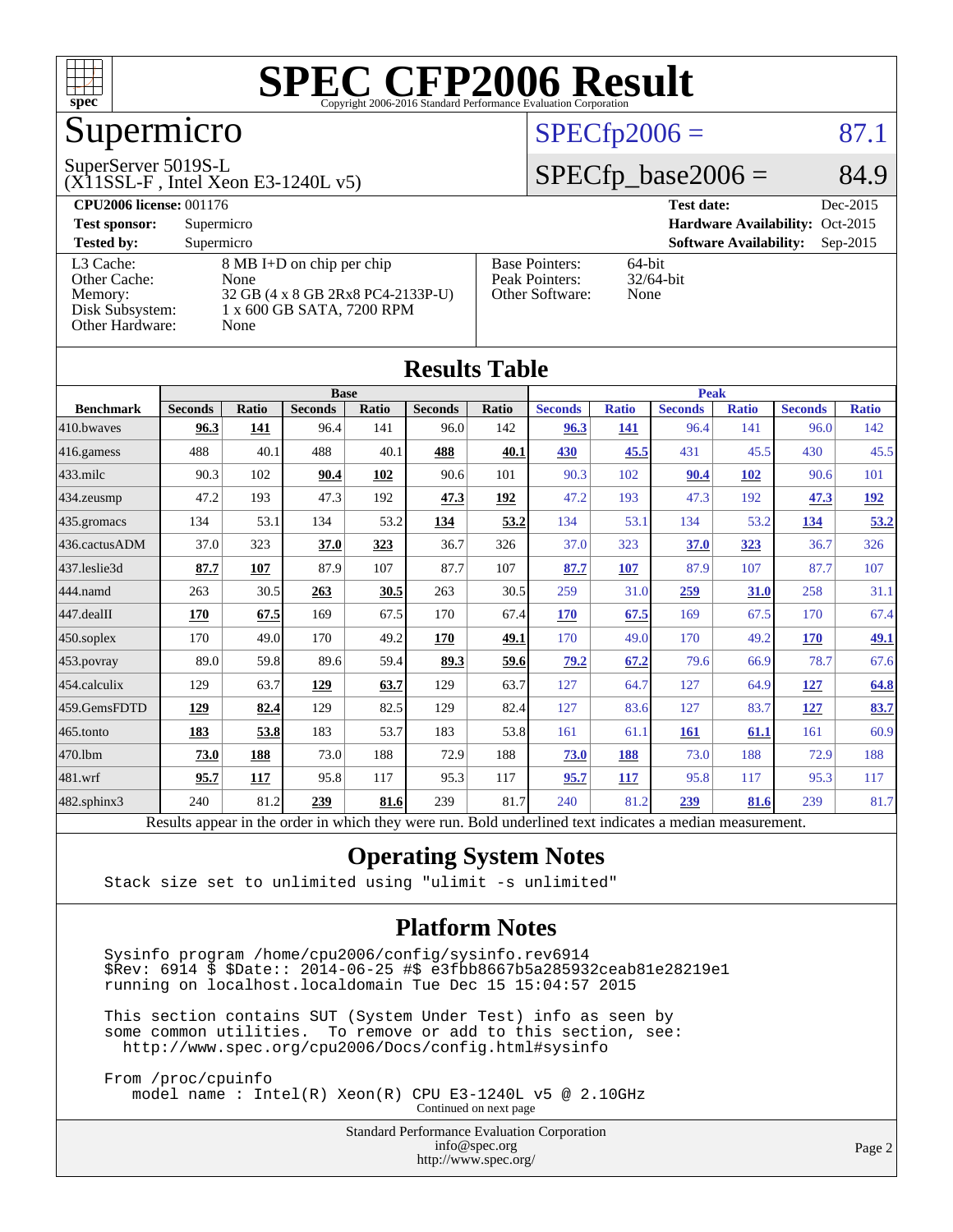

Supermicro

 $SPECTp2006 = 87.1$ 

(X11SSL-F , Intel Xeon E3-1240L v5) SuperServer 5019S-L

 $SPECTp\_base2006 = 84.9$ 

**[CPU2006 license:](http://www.spec.org/auto/cpu2006/Docs/result-fields.html#CPU2006license)** 001176 **[Test date:](http://www.spec.org/auto/cpu2006/Docs/result-fields.html#Testdate)** Dec-2015 **[Test sponsor:](http://www.spec.org/auto/cpu2006/Docs/result-fields.html#Testsponsor)** Supermicro Supermicro **[Hardware Availability:](http://www.spec.org/auto/cpu2006/Docs/result-fields.html#HardwareAvailability)** Oct-2015 **[Tested by:](http://www.spec.org/auto/cpu2006/Docs/result-fields.html#Testedby)** Supermicro **[Software Availability:](http://www.spec.org/auto/cpu2006/Docs/result-fields.html#SoftwareAvailability)** Sep-2015

#### **[Platform Notes \(Continued\)](http://www.spec.org/auto/cpu2006/Docs/result-fields.html#PlatformNotes)**

Standard Performance Evaluation Corporation 1 "physical id"s (chips) 8 "processors" cores, siblings (Caution: counting these is hw and system dependent. The following excerpts from /proc/cpuinfo might not be reliable. Use with caution.) cpu cores : 4 siblings : 8 physical 0: cores 0 1 2 3 cache size : 8192 KB From /proc/meminfo<br>MemTotal: 32602468 kB HugePages\_Total: 0<br>Hugepagesize: 2048 kB Hugepagesize: From /etc/\*release\* /etc/\*version\* os-release: NAME="Red Hat Enterprise Linux Server" VERSION="7.1 (Maipo)" ID="rhel" ID\_LIKE="fedora" VERSION\_ID="7.1" PRETTY\_NAME="Red Hat Enterprise Linux Server 7.1 (Maipo)" ANSI\_COLOR="0;31" CPE\_NAME="cpe:/o:redhat:enterprise\_linux:7.1:GA:server" redhat-release: Red Hat Enterprise Linux Server release 7.1 (Maipo) system-release: Red Hat Enterprise Linux Server release 7.1 (Maipo) system-release-cpe: cpe:/o:redhat:enterprise\_linux:7.1:ga:server uname -a: Linux localhost.localdomain 3.10.0-229.el7.x86\_64 #1 SMP Thu Jan 29 18:37:38 EST 2015 x86\_64 x86\_64 x86\_64 GNU/Linux run-level 3 Dec 14 13:51 SPEC is set to: /home/cpu2006 Filesystem Type Size Used Avail Use% Mounted on<br>/dev/mapper/rhel-home xfs 412G 164G 248G 40% /home  $/$ dev/mapper/rhel-home  $x$ fs Additional information from dmidecode: Warning: Use caution when you interpret this section. The 'dmidecode' program reads system data which is "intended to allow hardware to be accurately determined", but the intent may not be met, as there are frequent changes to hardware, firmware, and the "DMTF SMBIOS" standard. BIOS American Megatrends Inc. 1.0b 11/20/2015 Memory: 4x Micron 16ATF1G64AZ-2G1A2 8 GB 2 rank 2133 MHz (End of data from sysinfo program)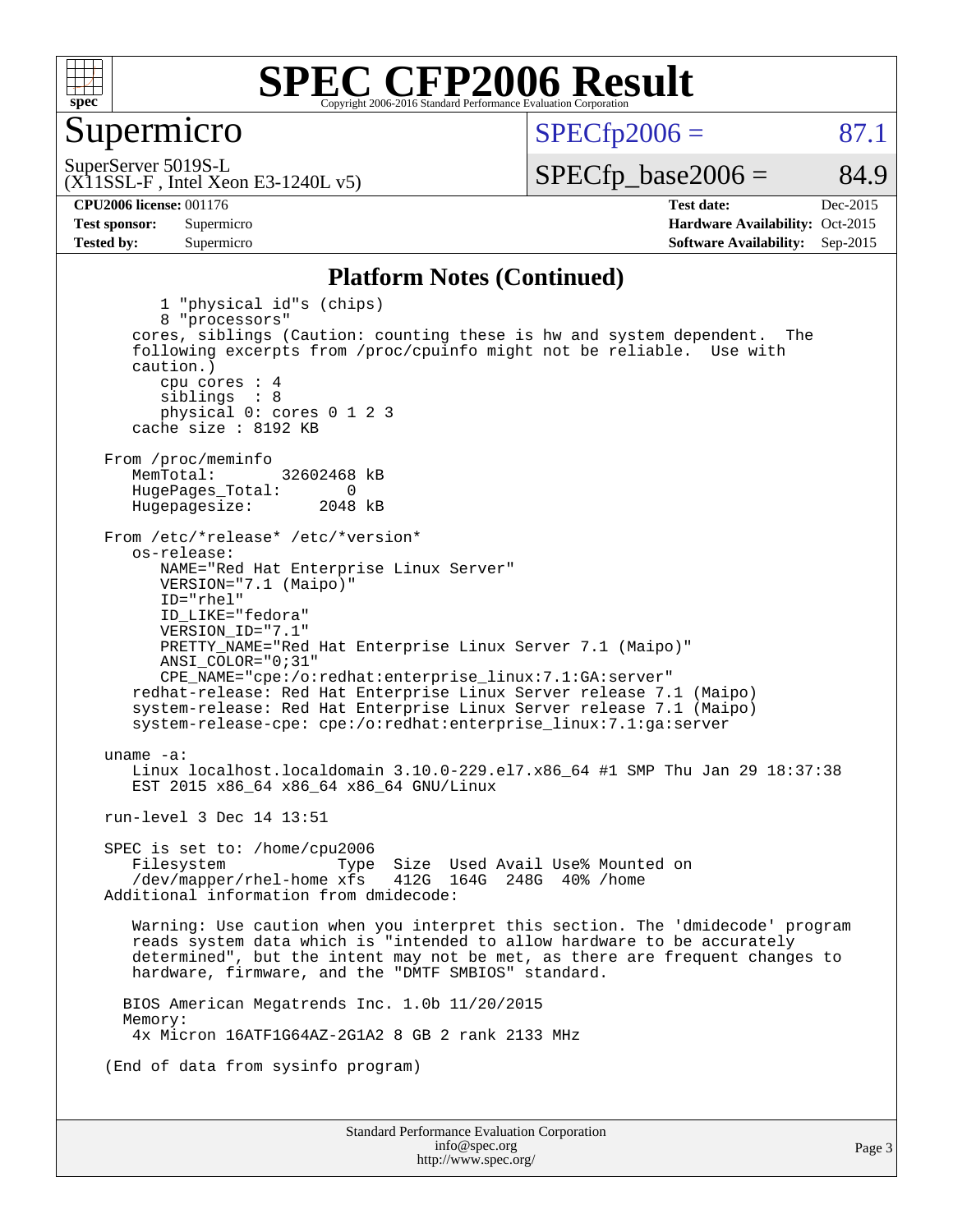

## Supermicro

 $SPECTp2006 = 87.1$ 

SuperServer 5019S-L

(X11SSL-F , Intel Xeon E3-1240L v5)

 $SPECfp\_base2006 = 84.9$ 

**[CPU2006 license:](http://www.spec.org/auto/cpu2006/Docs/result-fields.html#CPU2006license)** 001176 **[Test date:](http://www.spec.org/auto/cpu2006/Docs/result-fields.html#Testdate)** Dec-2015

**[Test sponsor:](http://www.spec.org/auto/cpu2006/Docs/result-fields.html#Testsponsor)** Supermicro Supermicro **[Hardware Availability:](http://www.spec.org/auto/cpu2006/Docs/result-fields.html#HardwareAvailability)** Oct-2015 **[Tested by:](http://www.spec.org/auto/cpu2006/Docs/result-fields.html#Testedby)** Supermicro **[Software Availability:](http://www.spec.org/auto/cpu2006/Docs/result-fields.html#SoftwareAvailability)** Sep-2015

#### **[General Notes](http://www.spec.org/auto/cpu2006/Docs/result-fields.html#GeneralNotes)**

Environment variables set by runspec before the start of the run: KMP\_AFFINITY = "granularity=fine,compact,1,0" LD\_LIBRARY\_PATH = "/home/cpu2006/libs/32:/home/cpu2006/libs/64:/home/cpu2006/sh" OMP\_NUM\_THREADS = "4"

 Binaries compiled on a system with 1x Intel Core i5-4670K CPU + 32GB memory using RedHat EL 7.1 Transparent Huge Pages enabled with: echo always > /sys/kernel/mm/transparent\_hugepage/enabled

#### **[Base Compiler Invocation](http://www.spec.org/auto/cpu2006/Docs/result-fields.html#BaseCompilerInvocation)**

[C benchmarks](http://www.spec.org/auto/cpu2006/Docs/result-fields.html#Cbenchmarks):  $-m64$ 

[C++ benchmarks:](http://www.spec.org/auto/cpu2006/Docs/result-fields.html#CXXbenchmarks) [icpc -m64](http://www.spec.org/cpu2006/results/res2016q1/cpu2006-20151217-38455.flags.html#user_CXXbase_intel_icpc_64bit_bedb90c1146cab66620883ef4f41a67e)

[Fortran benchmarks](http://www.spec.org/auto/cpu2006/Docs/result-fields.html#Fortranbenchmarks): [ifort -m64](http://www.spec.org/cpu2006/results/res2016q1/cpu2006-20151217-38455.flags.html#user_FCbase_intel_ifort_64bit_ee9d0fb25645d0210d97eb0527dcc06e)

[Benchmarks using both Fortran and C](http://www.spec.org/auto/cpu2006/Docs/result-fields.html#BenchmarksusingbothFortranandC): [icc -m64](http://www.spec.org/cpu2006/results/res2016q1/cpu2006-20151217-38455.flags.html#user_CC_FCbase_intel_icc_64bit_0b7121f5ab7cfabee23d88897260401c) [ifort -m64](http://www.spec.org/cpu2006/results/res2016q1/cpu2006-20151217-38455.flags.html#user_CC_FCbase_intel_ifort_64bit_ee9d0fb25645d0210d97eb0527dcc06e)

### **[Base Portability Flags](http://www.spec.org/auto/cpu2006/Docs/result-fields.html#BasePortabilityFlags)**

| 410.bwaves: -DSPEC CPU LP64                 |                                                                |
|---------------------------------------------|----------------------------------------------------------------|
| 416.gamess: -DSPEC_CPU_LP64                 |                                                                |
| 433.milc: -DSPEC CPU LP64                   |                                                                |
| 434.zeusmp: -DSPEC_CPU_LP64                 |                                                                |
| 435.gromacs: -DSPEC_CPU_LP64 -nofor_main    |                                                                |
| 436.cactusADM: -DSPEC CPU LP64 -nofor main  |                                                                |
| 437.leslie3d: -DSPEC CPU LP64               |                                                                |
| 444.namd: -DSPEC CPU LP64                   |                                                                |
| 447.dealII: -DSPEC CPU LP64                 |                                                                |
| 450.soplex: -DSPEC_CPU_LP64                 |                                                                |
| 453.povray: -DSPEC_CPU_LP64                 |                                                                |
| 454.calculix: - DSPEC CPU LP64 - nofor main |                                                                |
| 459. GemsFDTD: - DSPEC CPU LP64             |                                                                |
| 465.tonto: - DSPEC CPU LP64                 |                                                                |
| 470.1bm: - DSPEC CPU LP64                   |                                                                |
|                                             | 481.wrf: -DSPEC CPU_LP64 -DSPEC_CPU_CASE_FLAG -DSPEC_CPU_LINUX |
| 482.sphinx3: -DSPEC_CPU_LP64                |                                                                |
|                                             |                                                                |

| <b>Standard Performance Evaluation Corporation</b> |
|----------------------------------------------------|
| info@spec.org                                      |
| http://www.spec.org/                               |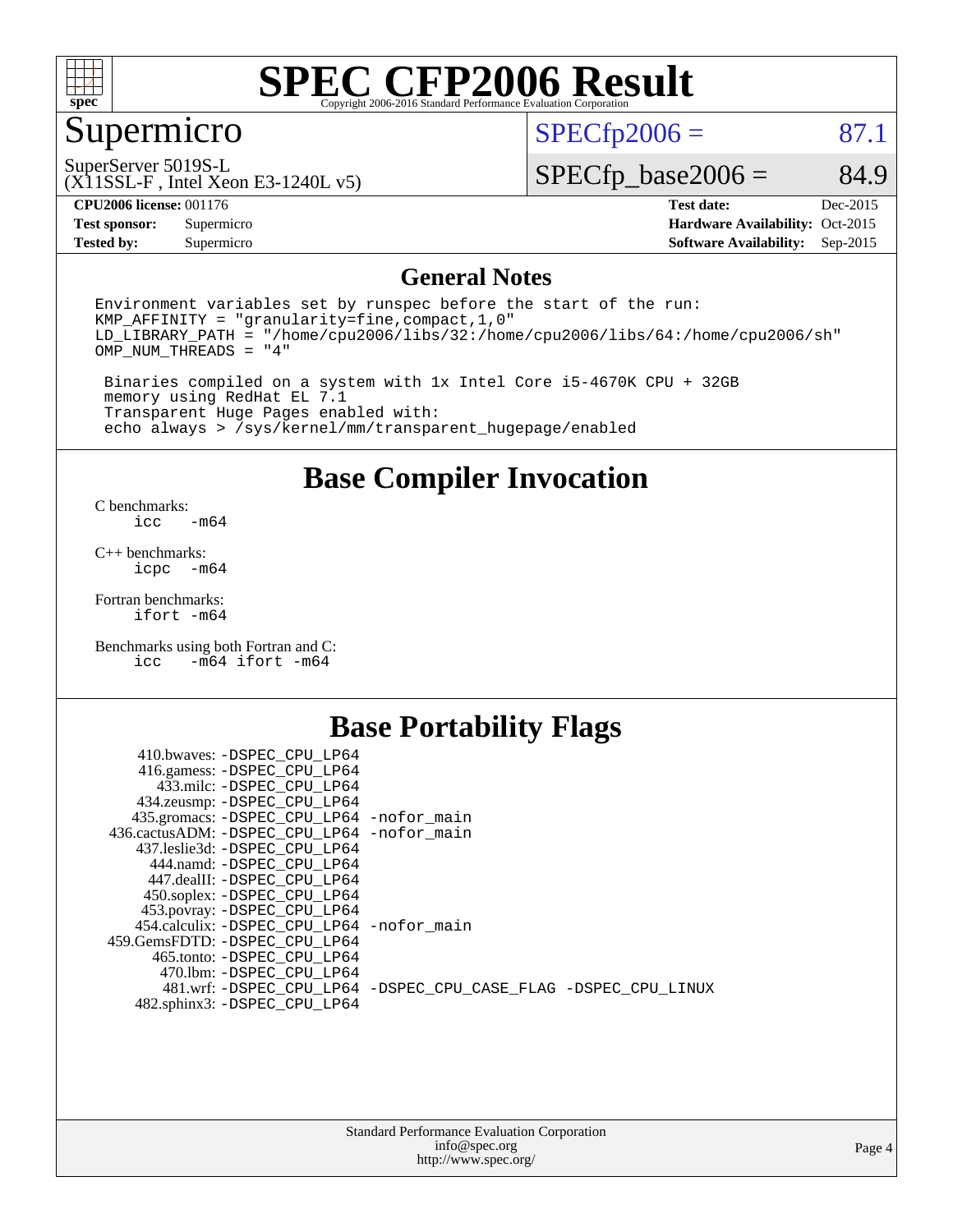

## Supermicro

 $SPECTp2006 = 87.1$ 

SuperServer 5019S-L

#### (X11SSL-F , Intel Xeon E3-1240L v5)

**[Tested by:](http://www.spec.org/auto/cpu2006/Docs/result-fields.html#Testedby)** Supermicro **Supermicro [Software Availability:](http://www.spec.org/auto/cpu2006/Docs/result-fields.html#SoftwareAvailability)** Sep-2015

 $SPECTp\_base2006 = 84.9$ 

**[CPU2006 license:](http://www.spec.org/auto/cpu2006/Docs/result-fields.html#CPU2006license)** 001176 **[Test date:](http://www.spec.org/auto/cpu2006/Docs/result-fields.html#Testdate)** Dec-2015 **[Test sponsor:](http://www.spec.org/auto/cpu2006/Docs/result-fields.html#Testsponsor)** Supermicro Supermicro **[Hardware Availability:](http://www.spec.org/auto/cpu2006/Docs/result-fields.html#HardwareAvailability)** Oct-2015

#### **[Base Optimization Flags](http://www.spec.org/auto/cpu2006/Docs/result-fields.html#BaseOptimizationFlags)**

[C benchmarks](http://www.spec.org/auto/cpu2006/Docs/result-fields.html#Cbenchmarks): [-xCORE-AVX2](http://www.spec.org/cpu2006/results/res2016q1/cpu2006-20151217-38455.flags.html#user_CCbase_f-xAVX2_5f5fc0cbe2c9f62c816d3e45806c70d7) [-ipo](http://www.spec.org/cpu2006/results/res2016q1/cpu2006-20151217-38455.flags.html#user_CCbase_f-ipo) [-O3](http://www.spec.org/cpu2006/results/res2016q1/cpu2006-20151217-38455.flags.html#user_CCbase_f-O3) [-no-prec-div](http://www.spec.org/cpu2006/results/res2016q1/cpu2006-20151217-38455.flags.html#user_CCbase_f-no-prec-div) [-parallel](http://www.spec.org/cpu2006/results/res2016q1/cpu2006-20151217-38455.flags.html#user_CCbase_f-parallel) [-opt-prefetch](http://www.spec.org/cpu2006/results/res2016q1/cpu2006-20151217-38455.flags.html#user_CCbase_f-opt-prefetch) [-ansi-alias](http://www.spec.org/cpu2006/results/res2016q1/cpu2006-20151217-38455.flags.html#user_CCbase_f-ansi-alias)

[C++ benchmarks:](http://www.spec.org/auto/cpu2006/Docs/result-fields.html#CXXbenchmarks) [-xCORE-AVX2](http://www.spec.org/cpu2006/results/res2016q1/cpu2006-20151217-38455.flags.html#user_CXXbase_f-xAVX2_5f5fc0cbe2c9f62c816d3e45806c70d7) [-ipo](http://www.spec.org/cpu2006/results/res2016q1/cpu2006-20151217-38455.flags.html#user_CXXbase_f-ipo) [-O3](http://www.spec.org/cpu2006/results/res2016q1/cpu2006-20151217-38455.flags.html#user_CXXbase_f-O3) [-no-prec-div](http://www.spec.org/cpu2006/results/res2016q1/cpu2006-20151217-38455.flags.html#user_CXXbase_f-no-prec-div) [-opt-prefetch](http://www.spec.org/cpu2006/results/res2016q1/cpu2006-20151217-38455.flags.html#user_CXXbase_f-opt-prefetch) [-ansi-alias](http://www.spec.org/cpu2006/results/res2016q1/cpu2006-20151217-38455.flags.html#user_CXXbase_f-ansi-alias)

[Fortran benchmarks](http://www.spec.org/auto/cpu2006/Docs/result-fields.html#Fortranbenchmarks): [-xCORE-AVX2](http://www.spec.org/cpu2006/results/res2016q1/cpu2006-20151217-38455.flags.html#user_FCbase_f-xAVX2_5f5fc0cbe2c9f62c816d3e45806c70d7) [-ipo](http://www.spec.org/cpu2006/results/res2016q1/cpu2006-20151217-38455.flags.html#user_FCbase_f-ipo) [-O3](http://www.spec.org/cpu2006/results/res2016q1/cpu2006-20151217-38455.flags.html#user_FCbase_f-O3) [-no-prec-div](http://www.spec.org/cpu2006/results/res2016q1/cpu2006-20151217-38455.flags.html#user_FCbase_f-no-prec-div) [-parallel](http://www.spec.org/cpu2006/results/res2016q1/cpu2006-20151217-38455.flags.html#user_FCbase_f-parallel) [-opt-prefetch](http://www.spec.org/cpu2006/results/res2016q1/cpu2006-20151217-38455.flags.html#user_FCbase_f-opt-prefetch)

#### [Benchmarks using both Fortran and C](http://www.spec.org/auto/cpu2006/Docs/result-fields.html#BenchmarksusingbothFortranandC): [-xCORE-AVX2](http://www.spec.org/cpu2006/results/res2016q1/cpu2006-20151217-38455.flags.html#user_CC_FCbase_f-xAVX2_5f5fc0cbe2c9f62c816d3e45806c70d7) [-ipo](http://www.spec.org/cpu2006/results/res2016q1/cpu2006-20151217-38455.flags.html#user_CC_FCbase_f-ipo) [-O3](http://www.spec.org/cpu2006/results/res2016q1/cpu2006-20151217-38455.flags.html#user_CC_FCbase_f-O3) [-no-prec-div](http://www.spec.org/cpu2006/results/res2016q1/cpu2006-20151217-38455.flags.html#user_CC_FCbase_f-no-prec-div) [-parallel](http://www.spec.org/cpu2006/results/res2016q1/cpu2006-20151217-38455.flags.html#user_CC_FCbase_f-parallel) [-opt-prefetch](http://www.spec.org/cpu2006/results/res2016q1/cpu2006-20151217-38455.flags.html#user_CC_FCbase_f-opt-prefetch)

[-ansi-alias](http://www.spec.org/cpu2006/results/res2016q1/cpu2006-20151217-38455.flags.html#user_CC_FCbase_f-ansi-alias)

### **[Peak Compiler Invocation](http://www.spec.org/auto/cpu2006/Docs/result-fields.html#PeakCompilerInvocation)**

[C benchmarks](http://www.spec.org/auto/cpu2006/Docs/result-fields.html#Cbenchmarks):  $\text{icc}$   $-\text{m64}$ 

[C++ benchmarks:](http://www.spec.org/auto/cpu2006/Docs/result-fields.html#CXXbenchmarks) [icpc -m64](http://www.spec.org/cpu2006/results/res2016q1/cpu2006-20151217-38455.flags.html#user_CXXpeak_intel_icpc_64bit_bedb90c1146cab66620883ef4f41a67e)

[Fortran benchmarks](http://www.spec.org/auto/cpu2006/Docs/result-fields.html#Fortranbenchmarks): [ifort -m64](http://www.spec.org/cpu2006/results/res2016q1/cpu2006-20151217-38455.flags.html#user_FCpeak_intel_ifort_64bit_ee9d0fb25645d0210d97eb0527dcc06e)

[Benchmarks using both Fortran and C](http://www.spec.org/auto/cpu2006/Docs/result-fields.html#BenchmarksusingbothFortranandC): [icc -m64](http://www.spec.org/cpu2006/results/res2016q1/cpu2006-20151217-38455.flags.html#user_CC_FCpeak_intel_icc_64bit_0b7121f5ab7cfabee23d88897260401c) [ifort -m64](http://www.spec.org/cpu2006/results/res2016q1/cpu2006-20151217-38455.flags.html#user_CC_FCpeak_intel_ifort_64bit_ee9d0fb25645d0210d97eb0527dcc06e)

### **[Peak Portability Flags](http://www.spec.org/auto/cpu2006/Docs/result-fields.html#PeakPortabilityFlags)**

Same as Base Portability Flags

## **[Peak Optimization Flags](http://www.spec.org/auto/cpu2006/Docs/result-fields.html#PeakOptimizationFlags)**

[C benchmarks](http://www.spec.org/auto/cpu2006/Docs/result-fields.html#Cbenchmarks):

433.milc: basepeak = yes

 $470.$ lbm: basepeak = yes

482.sphinx3: basepeak = yes

[C++ benchmarks:](http://www.spec.org/auto/cpu2006/Docs/result-fields.html#CXXbenchmarks)

Continued on next page

Standard Performance Evaluation Corporation [info@spec.org](mailto:info@spec.org) <http://www.spec.org/>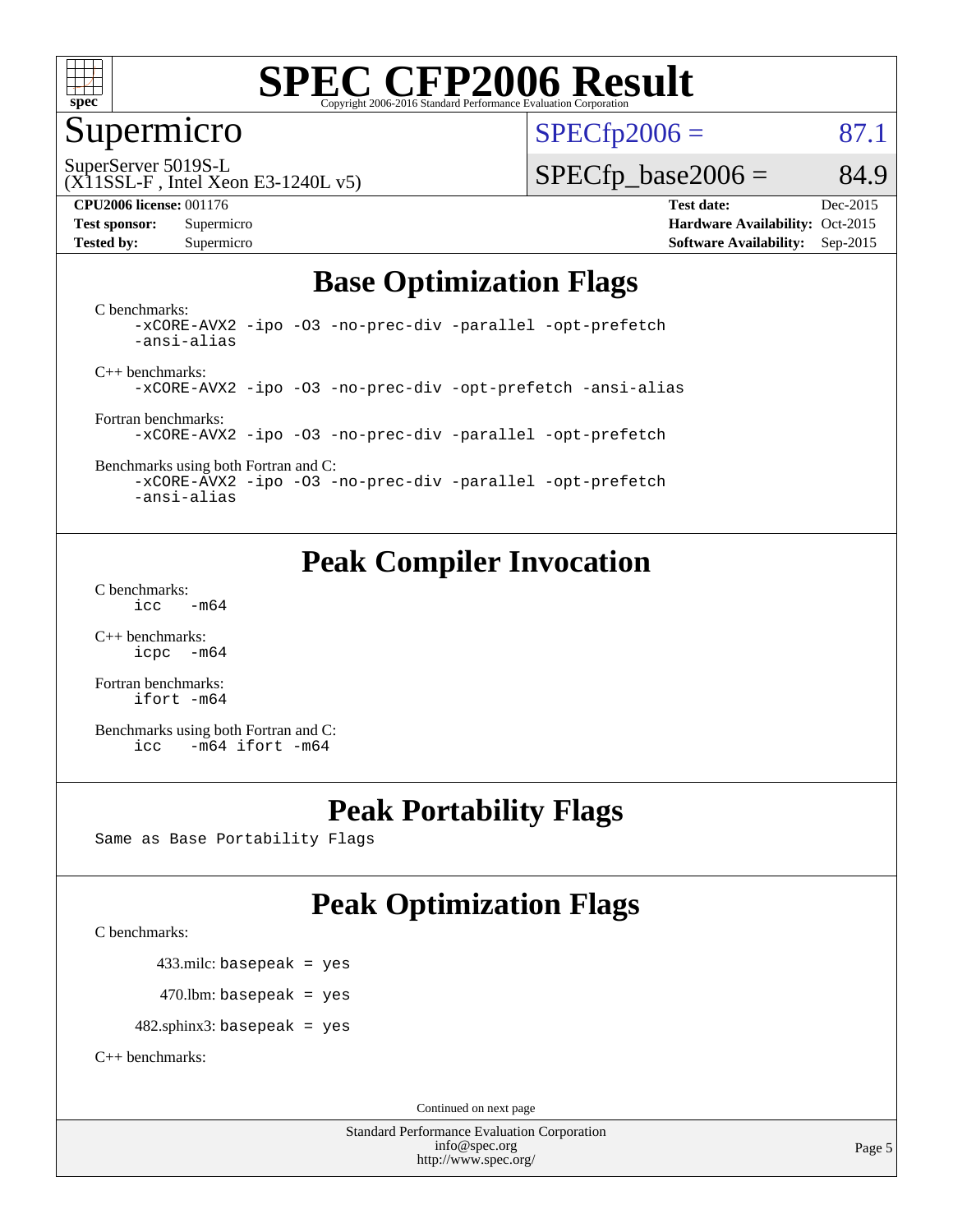

Supermicro

 $SPECTp2006 = 87.1$ 

SuperServer 5019S-L

 $SPECTp\_base2006 = 84.9$ 

(X11SSL-F , Intel Xeon E3-1240L v5)

**[CPU2006 license:](http://www.spec.org/auto/cpu2006/Docs/result-fields.html#CPU2006license)** 001176 **[Test date:](http://www.spec.org/auto/cpu2006/Docs/result-fields.html#Testdate)** Dec-2015 **[Test sponsor:](http://www.spec.org/auto/cpu2006/Docs/result-fields.html#Testsponsor)** Supermicro Supermicro **[Hardware Availability:](http://www.spec.org/auto/cpu2006/Docs/result-fields.html#HardwareAvailability)** Oct-2015 **[Tested by:](http://www.spec.org/auto/cpu2006/Docs/result-fields.html#Testedby)** Supermicro **Supermicro [Software Availability:](http://www.spec.org/auto/cpu2006/Docs/result-fields.html#SoftwareAvailability)** Sep-2015

## **[Peak Optimization Flags \(Continued\)](http://www.spec.org/auto/cpu2006/Docs/result-fields.html#PeakOptimizationFlags)**

```
 444.namd: -xCORE-AVX2(pass 2) -prof-gen:threadsafe(pass 1)
               -ipo(pass 2) -03(pass 2) -no-prec-div(pass 2)
               -par-num-threads=1(pass 1) -prof-use(pass 2) -fno-alias
               -auto-ilp32
      447.dealII: basepeak = yes
      450.soplex: basepeak = yes
      453.povray: -xCORE-AVX2(pass 2) -prof-gen:threadsafe(pass 1)
               -no-prec-div(pass 2)-par-num-threads=1(pass 1) -prof-use(pass 2) -unroll4
               -ansi-alias
Fortran benchmarks: 
     410.bwaves: basepeak = yes 416.gamess: -xCORE-AVX2(pass 2) -prof-gen:threadsafe(pass 1)
               -ipo(pass 2) -03(pass 2) -no-prec-div(pass 2)-par-num-threads=1(pass 1) -prof-use(pass 2) -unroll2
               -inline-level=0 -scalar-rep-
      434.zeusmp: basepeak = yes
     437.leslie3d: basepeak = yes
  459.GemsFDTD: -xCORE-AVX2(pass 2) -prof-gen:threadsafe(pass 1)
               -i\text{po}(pass 2) -\tilde{O}3(pass 2)-no-prec-div(pass 2)
               -par-num-threads=1(pass 1) -prof-use(pass 2) -unroll2
               -inline-level=0 -opt-prefetch -parallel
        465.tonto: -xCORE-AVX2(pass 2) -prof-gen:threadsafe(pass 1)
               -no-prec-div(pass 2)-par-num-threads=1(pass 1) -prof-use(pass 2) -inline-calloc
               -opt-malloc-options=3 -auto -unroll4
Benchmarks using both Fortran and C: 
     435.gromacs: basepeak = yes
 436.cactusADM:basepeak = yes 454.calculix: -xCORE-AVX2 -ipo -O3 -no-prec-div -auto-ilp32 -ansi-alias
        481 \text{.m}: basepeak = yes
```